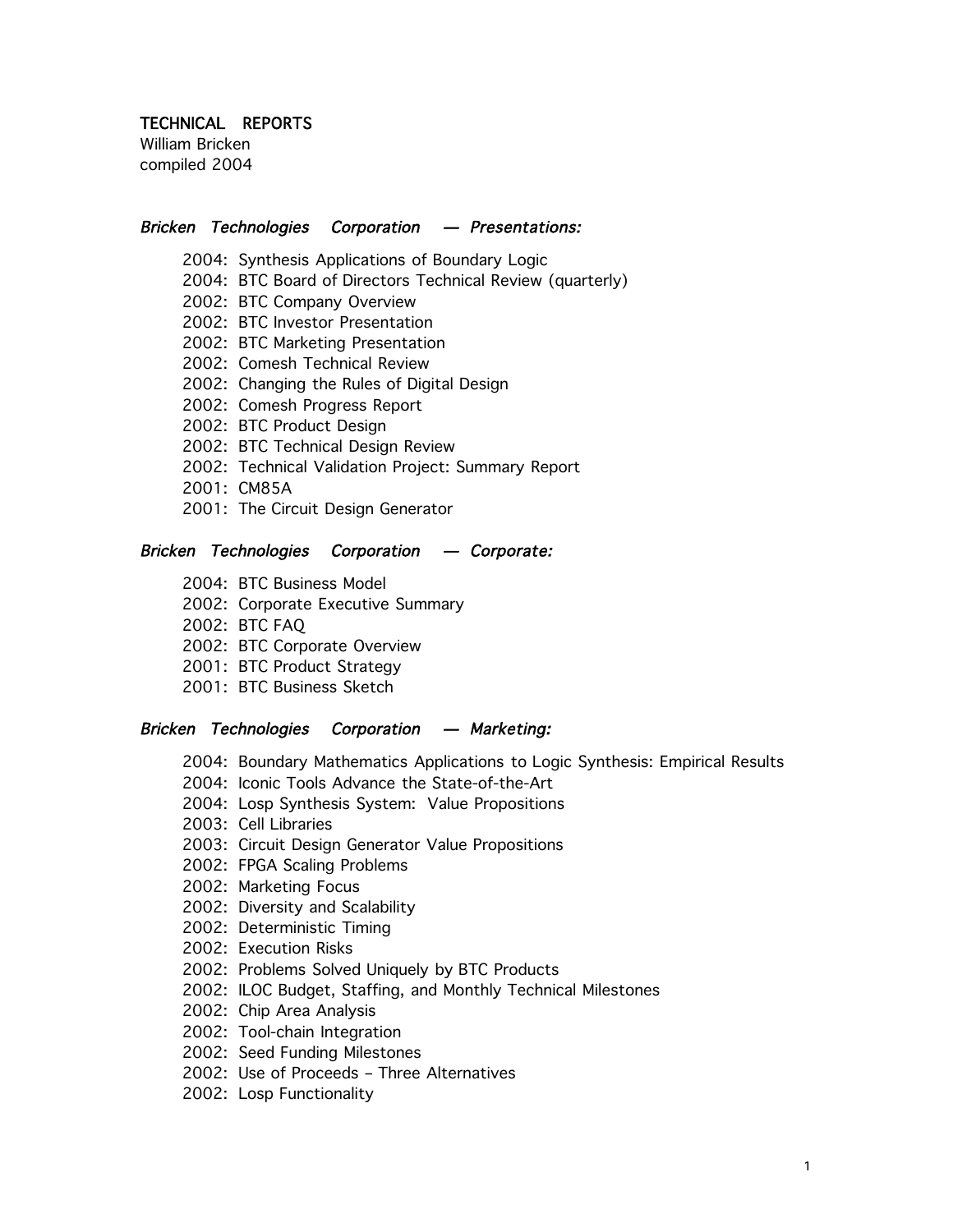- 2001: Packaging Options
- 2001: Comparative Products
- 2001: Cost Effectiveness of BTC Hardware Architectures
- 2001: FPGA Comparative Analysis
- 2001: CPLD and FPGA Markets

### Bricken Technologies Corporation — Products:

- 2004: Losp Synthesis System: Comparative Capabilities
- 2004: Losp Synthesis System: Technical Descriptions
- 2004: Losp Synthesis System: Overview
- 2004: ILOC Delay Reduction Comparative Performance
- 2004: ILOC Development Project Deliverables, Timetables, Agenda, and Milestones
- 2004: ILOC Development Final Report
- 2003: ILOC Development Overview
- 2003: ILOC Comparative Area Reduction
- 2003: ILOC Project Design Descriptions
- 2003: ILOC Formatting
- 2003: Comesh Computational Mesh Patent Draft
- 2003: Iconic Logic Optimizing Compiler Patent Draft
- 2003: Place and Route Refinements
- 2003: Place and Route Statistics
- 2003: Place and Route Examples
- 2003: ILOC Logic Reduction and Comesh Layout for the SP700
- 2003: ILOC Logic Reduction and Comesh Layout for the SP700 Technical Supplement
- 2003: Comesh Comparative Benchmarks
- 2003: Applications for Embedded Comesh
- 2002: State of the ILOC Code
- 2002: Occlusion Array Patent Draft
- 2002: Schematics for the Comesh Architecture
- 2002: Comesh Functional Model Illustrated Tour
- 2002: Comesh Cost of Silicon
- 2002: Comesh Specifications
- 2002: Comesh Encoding
- 2002: ILOC Implementation Validation
- 2001: Interface Protocols
- 2001: Computational Mesh

### Bricken Technologies Corporation — Technical:

- 2004: Top-down and Bottom-up Abstraction
- 2004: Spatial Symmetry in Logic
- 2004: The Advantages of Boundary Logic -- A Common Sense Approach
- 2004: Multiprocessing Tools
- 2003: Non-symbolic Proof
- 2003: ILOC Modular and Vector Abstraction
- 2003: I7 Abstraction
- 2003: Introduction to Boundary Logic with Sidebars
- 2002: Varieties of Adders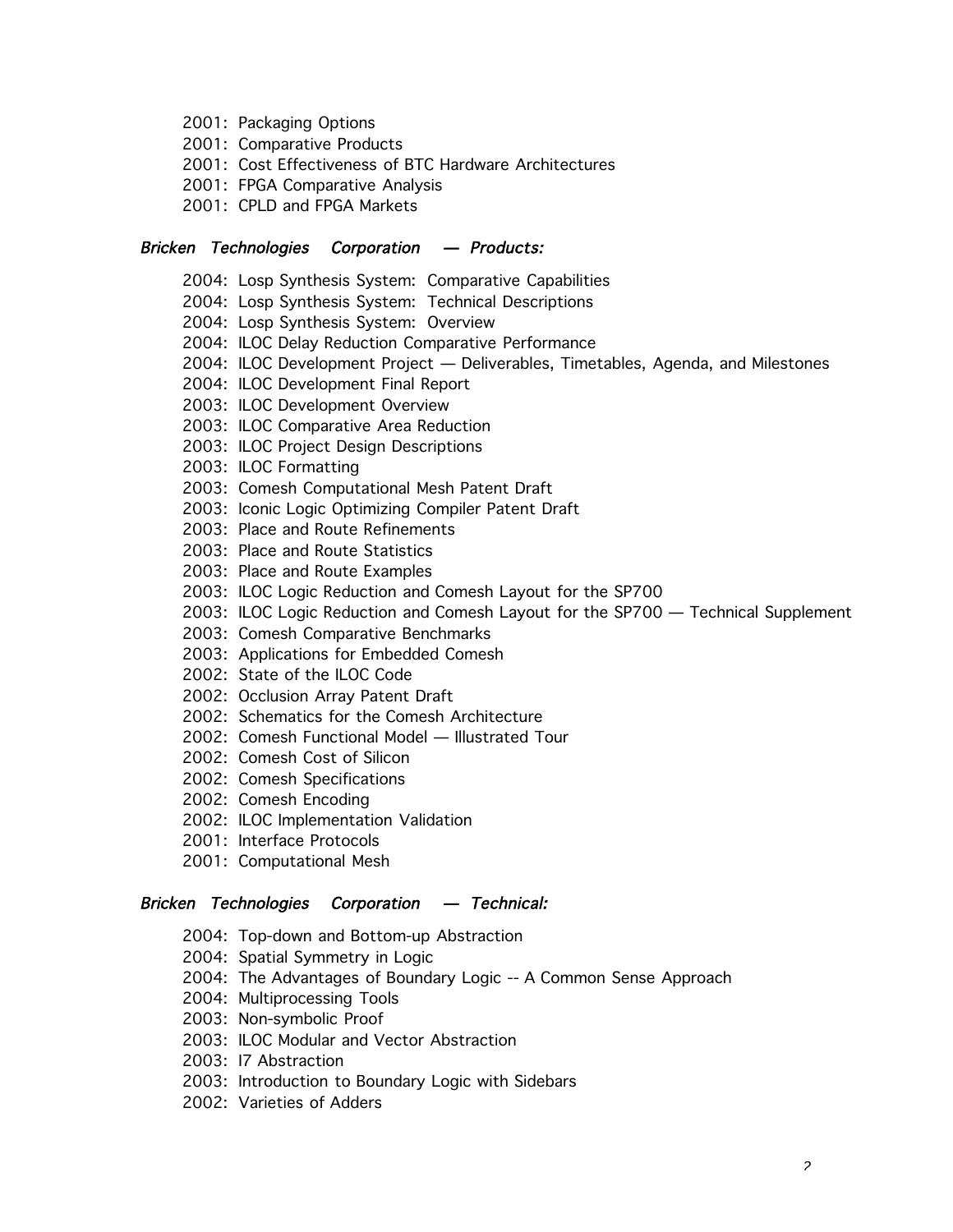- 2002: From Sketch to Silicon
- 2002: Elusive Complexity
- 2002: Boundary Logic Applied to Circuitry
- 2002: Recursive Axiomatization of Boundary Logic
- 2002: CPU Architectures
- 2002: Conventional Interpretation of Boundary Logic Tools
- 2002: Occlusion Array Algebra
- 2002: Metalogic
- 2002: Nonsymbolic Logic
- 2002: Iconic Universe
- 2002: Pedagogical Coding
- 2002: On the Complexity of Boundary Logic
- 2001: Diagonalization of the Occlusion Array
- 2001: Using Occlusion to Evaluate Circuits
- 2001: CM85A: Occlusion Array
- 2001: CM85A: Algorithms
- 2001: CM85A: Metrics
- 2001: CM85A: Encoding
- 2001: CM85A: Schematics
- 2001: An Extended Example of Design Generation CM85A, a 4-bit Magnitude Comparator
- 2001: Programming Heuristics in Losp
- 2001: Boundary Logic Languages
- 2001: Boundary Logic Simplified
- 2001: Boundary Logic Notes for Randy Katz
- 2001: Design of Microelectronic Integrated Circuitry
- 2001: The Logic Function
- 2001: Representations of Boundary Logic
- 2001: Computational Architectures
- 2001: Iconic Mathematics
- 2001: Boundary Logic Overview
- 2001: Boundary Numbers

## Unary Computers:

- 2001: J, the Simplest Imaginary Number
- 2001: Boundary Mathematics from the Beginning
- 2001: Axiomatization of Boundary Logic
- 2001: People in Boundary Math
- 2001: Peirce on Boundary Logic
- 2001: Unary Business Sketch
- 2000: Dense Matrix Techniques
- 2000: Bar Architecture
- 2000: Using Occlusion to Evaluate Circuits
- 2000: Void-based Computation
- 2000: Exotic Boundary Number Systems
- 2000: Set Aside a Space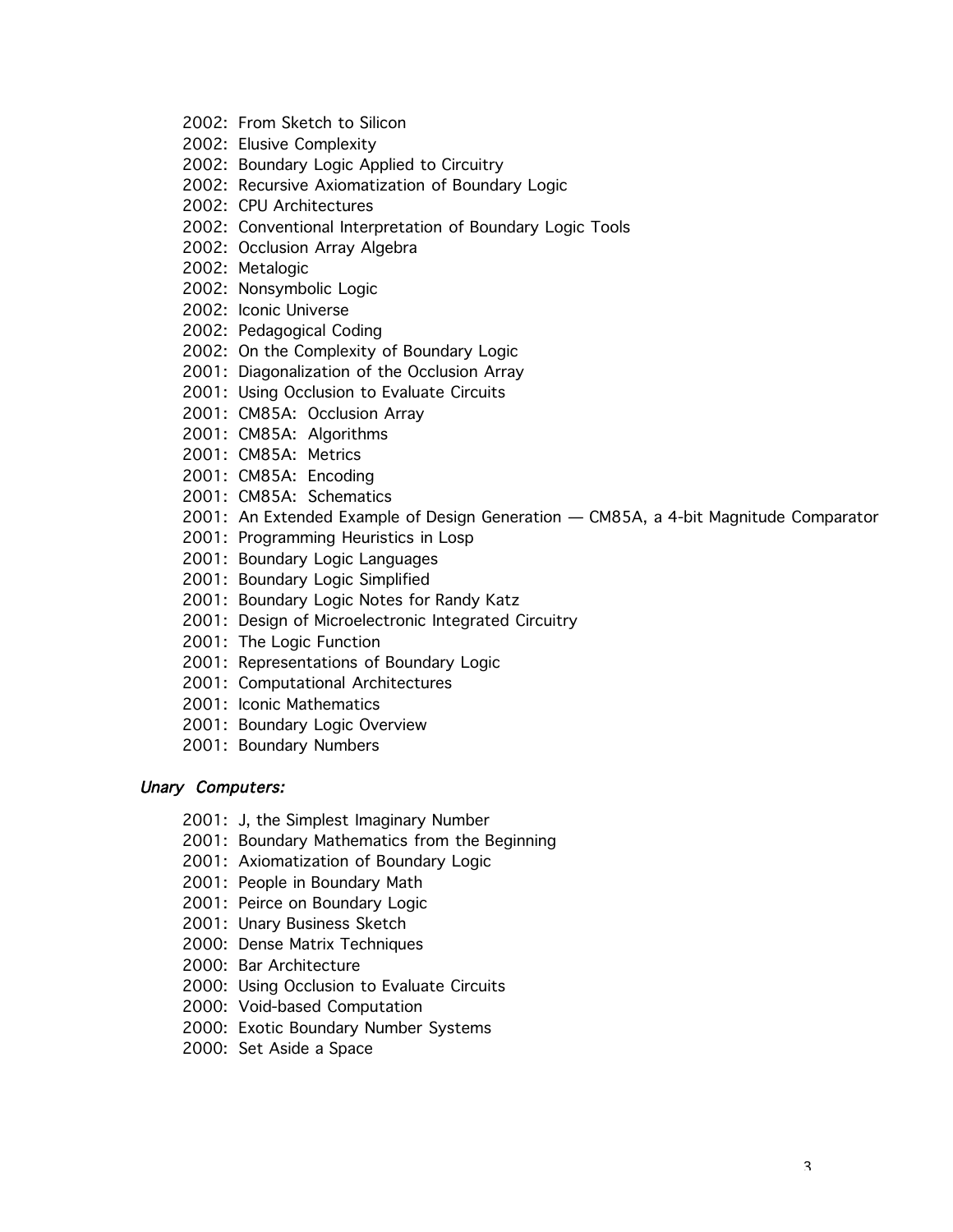### Interval Research Corporation:

- 2000: Integration of Losp into CAD Design
- 2000: Sequential Circuit Modeling and Simulation in Losp
- 1999: Boundary Logic patent
- 1999: Losp 6.5 Code Documentation
- 1998: A Calculus for Multilevel Combinational Circuit Minimization (book)
- 1998: Visualization of Circuit Minimization
- 1998: Losing Consciousness at Tuscon III
- 1998: A Question within a Question
- 1998: Generalized Insertion
- 1997: Losp 6.0 Code Documentation
- 1997: Bit-stream Circuit Simulation
- 1997: Hierarchical Modeling in Pun-Losp
- 1997: Symmetry in Boolean Functions
- 1997: Notes on Matrix Techniques for Logic
- 1997: Models of Circuit Properties in Losp
- 1997: Finite State Machines in Losp
- 1997: Form Abstraction in Distinction Graphs
- 1996: Modeling for Hardware and Software Integration
- 1996: Time as Depth
- 1996: Forms of Addition
- 1996: Notational Discussions
- 1996: Multiply Accumulators
- 1996: Algebra, Logic, Integers, Functions, and Sets
- 1996: Circuit Generators
- 1995: Synthesis Capabilities of Losp
- 1995: Losp 4.0 Usage
- 1995: Losp Applied to MCNC Benchmarks
- 1995: Possibility Waves
- 1995: Strategies for Combinatorial Circuit Optimization
- 1995: Probabilistic Timing of Combinatorial Circuits
- 1995: Logic Synthesis
- 1995: Cyclic String Notation
- 1995: Boolean Function Manipulation
- 1994: Documentation, Losp 2.0, 3.0, and 4.0
- 1994: Boundary Mathematics as an Integration Strategy for Computing
- 1994: Where Quantum Logic Differs from Classical Logic
- 1993: FPGAs and Boundary Logic
- 1993: Circuits and Boundary Logic

## Oz...International, Ltd.:

- 1994: Design of a Location-based VR Entertainment Unit
- 1994: Interactive Software Tools for Experiential Computing
- 1993: Smart Spatial Engine and Algorithms for Physical Dynamics (with J. Duluk)
- 1993: Declarative Logic Accelerator (with W. Kohn)
- 1993: Spatial Database Accelerator (with J. Duluk)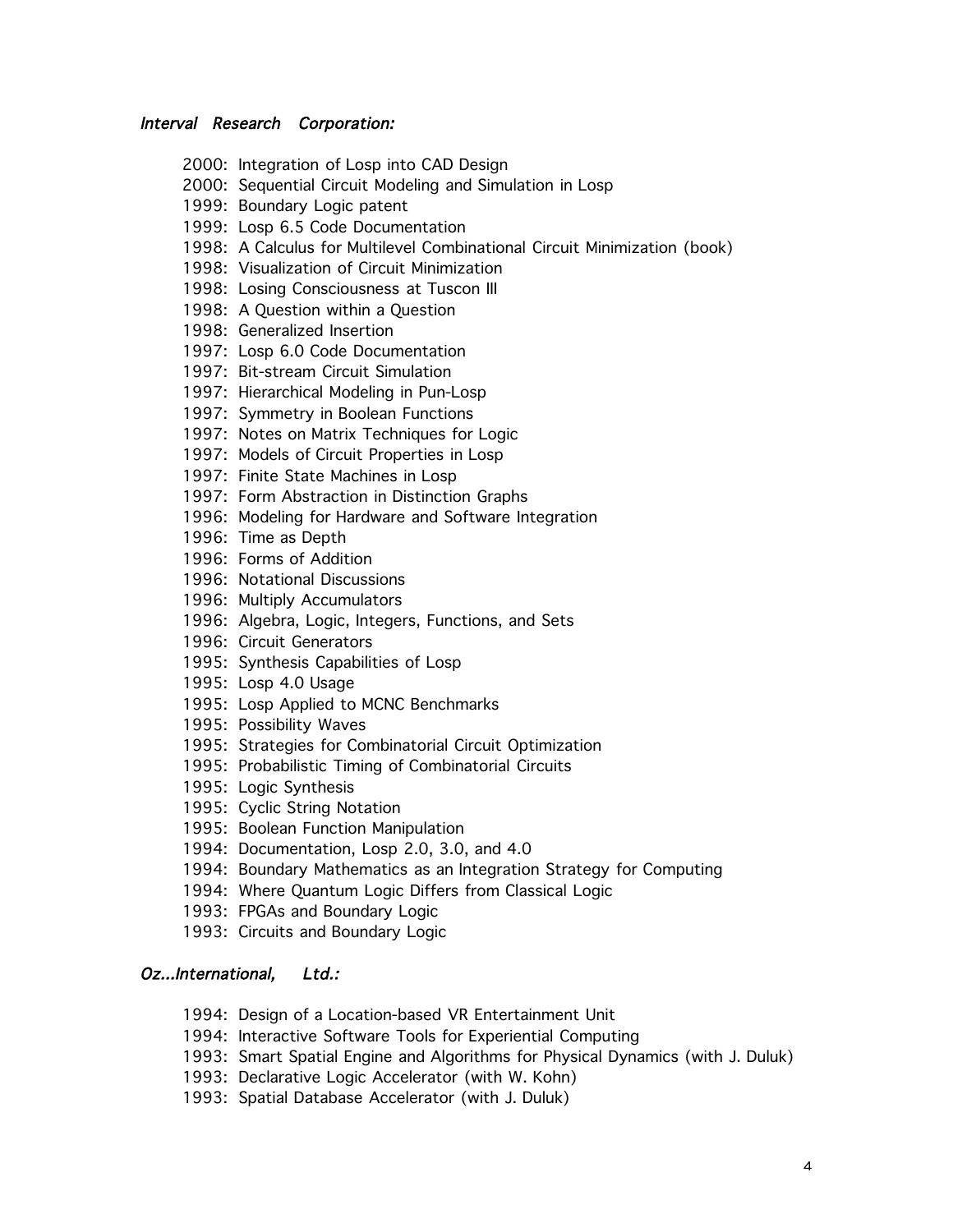#### 1992: Oz Business Plan: EduSpace (with M. Bricken)

#### Human Interface Technology Laboratory:

- 1994: Embedding Mathematics in a Virtual World
- 1993: A Second Step Towards Virtual Reality: The Entity Model and System Design
- 1993: Experiential Computation
- 1992: VEOS Project Programmer's and Tool Builder's Manuals (with G. Coco)
- 1992: VEOS Design Goals
- 1991: Learning in Virtual Reality
- 1991: Meta Operating System and Entity Shell (with D. Pezely)
- 1990: Dialogue Concepts
- 1990: Virtual Interface Technology, Siggraph Tutorial
- 1990: Boundary Logic, Boundary implementations
- 1990: VR Directions of Growth
- 1990: Virtual reality is Inhabited
- 1990: Cognitive Models
- 1990: VEOS Preliminary Functional Architecture
- 1990: Software Architecture for Virtual Reality

# Autodesk Research Laboratory:

- 1989: The Cyberspace Project (with M. Bricken, E. Gullichsen, R. Walser, P. Gelband)
- 1989: Cyberspace Toolkit Software Design
- 1989: Geometrical and Biological Models for Space Building
- 1989: Fracturtles: Pictures that Compute
- 1988: State of the Lab
- 1988: Computational Drawings
- 1988: Mathematica Exposed
- 1988: Boundary Logic
- 1988: Boundary Thinking
- 1988: Autolab: Images and Ideas

## Advanced Decision Systems:

- 1988: AI Based Tools and Concepts for Cockpit Automation Technology (with S. Crawford)
- 1987: Distinction Networks and Neural Networks
- 1987: Distinction Network Parallel Processing
- 1987: Distinction Network Logic
- 1987: The Problem of Robustness: A Multi-valued Logic Approach (with P. Haddawy)
- 1987: Toward Real-time Inference
- 1987: The Efficiency of Boundary Mathematics for Deduction
- 1987: A Boundary Logic Tutorial with the Losp Parallel Deduction Engine (with E. Gullichsen)
- 1987: Boundary Numbers
- 1987: Utilizing Boundary Mathematics for Deduction
- 1987: An Intelligent Program Editor (with S. Rosenbaum)